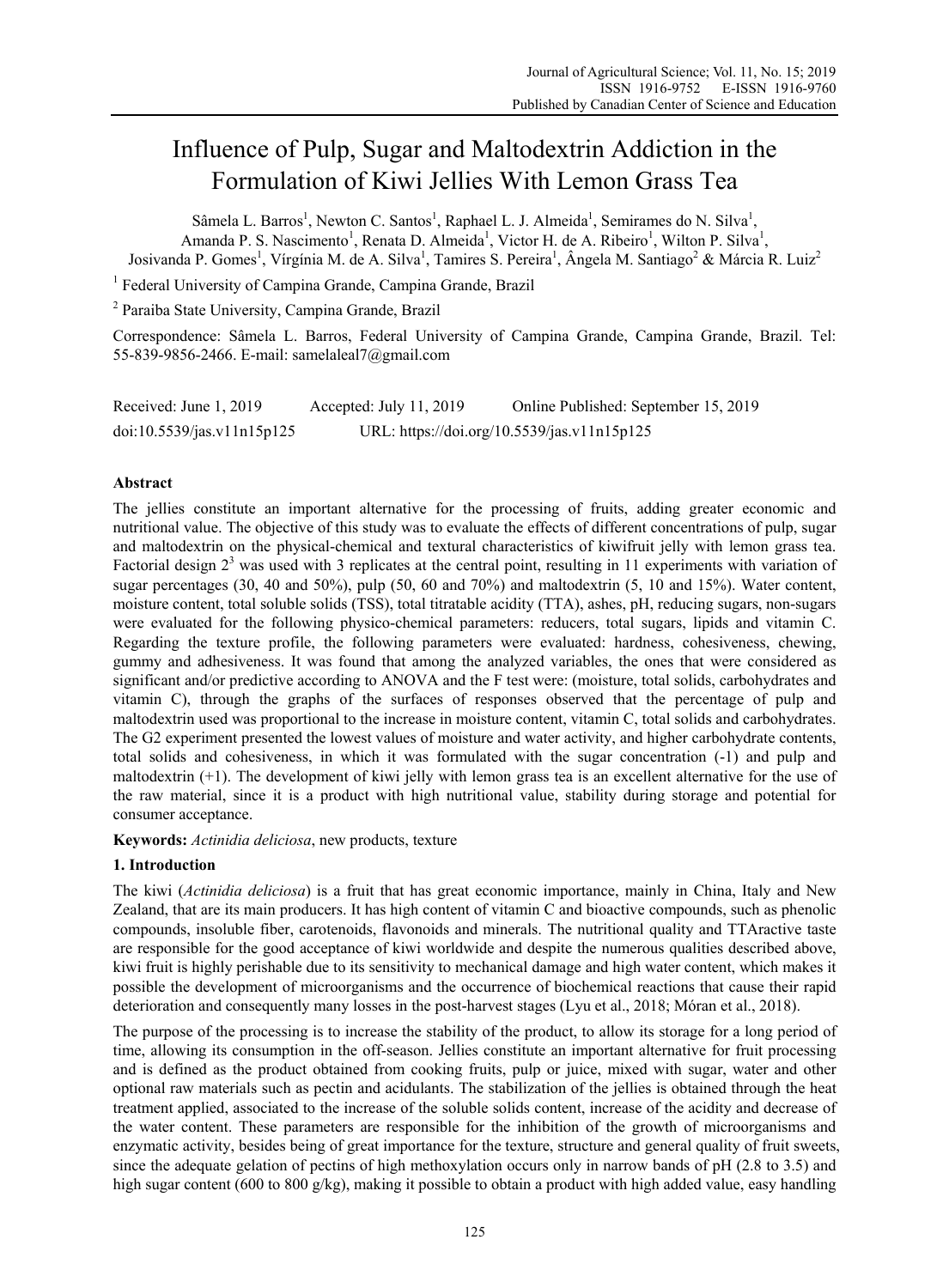and greater stability. The final product must have a semi-solid consistency and be packaged in a way to guarantee its perfect preservation (Oliveira et al., 2014; Garrido et al., 2015; Sousa et al., 2015; Silva et al., 2018).

During the process of producing jellies, the heat treatment is applied until the desired solids content is reached by evaporation of the water. The concentration of the mixture enables the reduction of water activity, allowing greater microbiological stability to the product and reduction of the microbial load, which allows the increase of the shelf life. In addition to microbiological safety, other aspects of quality in the production of jellies, such as color, texture and physical and chemical parameters that may be affected during storage, should be considered, making it necessary to study the chemical and physical stability of new food products to optimize the process and obtain a product that is well accepted in the market and safe for the consumer (Oliveira et al., 2014).

Maltodextrin is a type of complex carbohydrate, classified as an oligosaccharide with a high glycemic index, low osmotic value and neutral taste, besides being highly soluble in water and easily absorbed by the body. For athletes, the ingestion of maltodextrin before, during and after exercise is very common because its consumption is associated with the rapid and significant increase in glycemia in healthy individuals, providing maintenance of blood glucose levels and avoiding a decrease in performance during the exercise associated with hypoglycemia, in addition to helping to increase muscle glycogen stores during intense and prolonged exercises (Cardoso et al., 2017).

In the food industry, maltodextrin is used in the production of various products and more recurringly it is used as adjuvant in the convective drying process or in the microencapsulation process in spray dryer drying. Maltodextrin has high emulsification capacity, low cost and gives the product greater stability, retention of volatile compounds and reduction of hygroscopicity (Carmo et al., 2015; Cardoso et al., 2017; Freitas et al., 2019).

The objective of the present study was to elaborate and evaluate kiwifruit jellies flavored with holy grass tea, checking the influence of the variables (pulp, sugar and maltodextrin) on their physico-chemical and textural properties, development of new products that meet consumer demand.

## **2. Material and Methods**

For the accomplishment of this research, the fruits of kiwi cv. Hayward (*Actinidia deliciosa*) and lemon grass (*Cymbopogon citratus*) were purchased at the local commerce of the municipality of Campina Grande and conducted to the Laboratory of Storage and Processing of Agricultural Products, belonging to the Federal University of Campina Grande, Brazil.

The fruits were selected for uniformity and maturation stage. Initially the fruits were washed in running water and sanitized in sodium hypochlorite solution at 200 ppm for 15 min. Subsequently, the kiwifruit were peeled with a stainless steel knife and processed in a blender to obtain the pulp.

For the preparation of the lemon grass tea, the ratio 1:1 (lemon grass:water) was used, the water after boiling was placed on the lemon grass and allowed to infuse until the mixture cooled. Thereafter, the mixture was sieved and the tea obtained was used in the preparation of the jellies.

# *2.1 Processing of Jellies*

The kiwi pulp was mixed with the crystal sugar and the maltodextrin, then the mixture was brought to the open pan cooking under heating with continuous manual stirring. To make gel formation possible in the formulations, 1% pectin with high methoxylation content was used, during cooking the same was added previously dissolved in the holy grass tea and the pH of the mixture was corrected to 3.2 by addition of citric acid.

When the jellies reached solids content higher than 65 °Brix, the cooking process was completed, then they were hot packed in pre-sterilized glass containers (100 °C for 30 min) and stored under refrigeration at 5 °C until the moment of the analyzes.

## *2.2 Physico-Chemical Analysis*

The jellies produced were submitted in triplicate, the following physical-chemical analysis: Moisture and total solids in a vacuum oven at 70 °C to constant weight; Ash by muffle incineration; Total protein content was quantified by the Micro-Kjeldahl method, which consisted of the determination of total nitrogen; Total Soluble Solids (SST) in refractometer; Titratable Total Acidity (TTA) determined by titration; Relationship SST/TTA (ratio); pH measured directly in digital potentiometer according to the methodology described by Brazil (2008); The lipid content was determined by the method of Bligh and Dyer (1959); The total carbohydrate content was calculated by difference to obtain 100% of the total composition (FAO, 2003); Water activity  $(a_w)$  was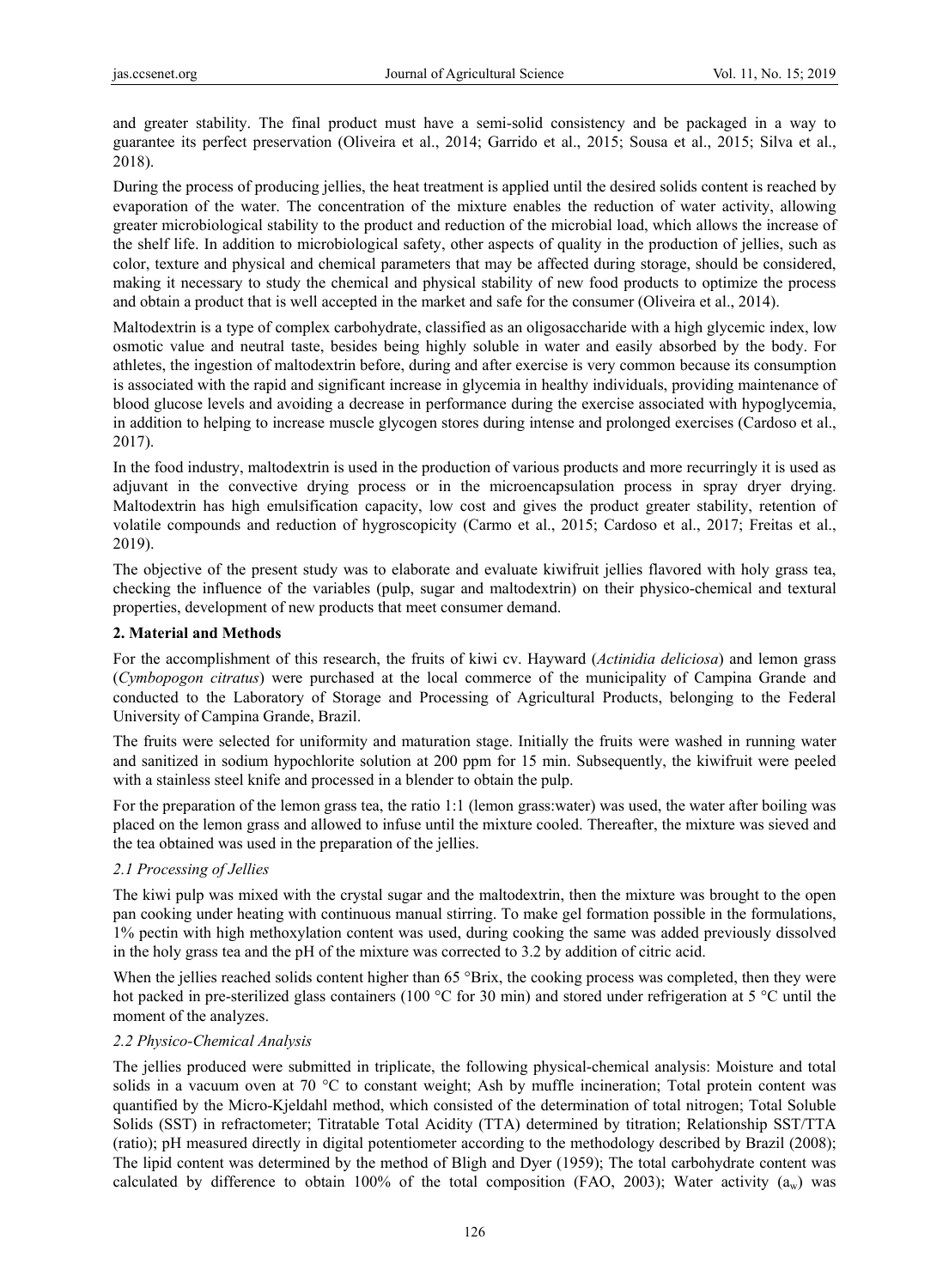determined using the Decagon® Aqualab CX-2T device at 25 °C. Non-reducing sugars (NR), reducing sugars (RS) and total sugars (TA) were determined by the method described by Lane and Eynon (1934); the content of ascorbic acid (Vitamin C) was determined according to the methodology proposed by Adolfo Luttz Institute (Brazil, 2008) and the results expressed in mg of ascorbic acid/100 g sample.

## *2.3 Texture Profile*

To obtain the parameters of the jelly's instrumental texture profiles, the TPA test in the TAXT Plus Texturometer (Stable Micro Systems) equipped with the ExponentStable Micro Systems software, using the P/36R probe, was used. In the texture profile, the studied TTAributes were firmness, cohesiveness, adhesiveness, guminess and chewing.

## *2.4 Statistic Analyzes*

Kiwi jellies were processed using the factorial design method 23 with 3 replicates at the central point, resulting in a matrix with 11 experiments (Table 1), in order to evaluate the influence of the independent variables (concentrations of sugar, pulp and maltodextrin) on the variables responses (physical-chemical and textural characteristics, as well as the interactions between them). The effect of the independent variables on the dependent variables was evaluated by statistical analysis, using the Statistica® software version 7.0.

Table 1. Planning matrix for the elaboration of kiwifruit jams with sacred grass tea, with their respective independent variables and their actual and codified levels

|                 |              | Independent variables |                      |  |  |  |
|-----------------|--------------|-----------------------|----------------------|--|--|--|
| Experiments     | Sugar $(\%)$ | Pulp $(\% )$          | Maltodextrin $(\% )$ |  |  |  |
| $G_1$           | $+1(50)$     | $+1(70)$              | $+1(15)$             |  |  |  |
| G <sub>2</sub>  | $-1(30)$     | $+1(70)$              | $+1(15)$             |  |  |  |
| G <sub>3</sub>  | $+1(50)$     | $-1(50)$              | $+1(15)$             |  |  |  |
| $G_4$           | $-1(30)$     | $-1(50)$              | $+1(15)$             |  |  |  |
| $G_5$           | $+1(50)$     | $+1(70)$              | $-1(5)$              |  |  |  |
| $G_6$           | $-1(30)$     | $+1(70)$              | $-1(5)$              |  |  |  |
| G <sub>7</sub>  | $+1(50)$     | $-1(50)$              | $-1(5)$              |  |  |  |
| $G_8$           | $-1(30)$     | $-1(50)$              | $-1(5)$              |  |  |  |
| $G^{9} (C)$     | 0(40)        | 0(60)                 | 0(10)                |  |  |  |
| $G^{10}(C)$     | 0(40)        | 0(60)                 | 0(10)                |  |  |  |
| $G^{11}$<br>(C) | 0(40)        | 0(60)                 | 0(10)                |  |  |  |

*Note.* G1, G2 ... G11: Jelly kiwi with lemon grass tea; (C) Central point.

# **3. Results and Discussion**

Table 2 presents the mean values of the variable responses for the physical-chemical characteristics of kiwifruit jelly with lemon grass tea.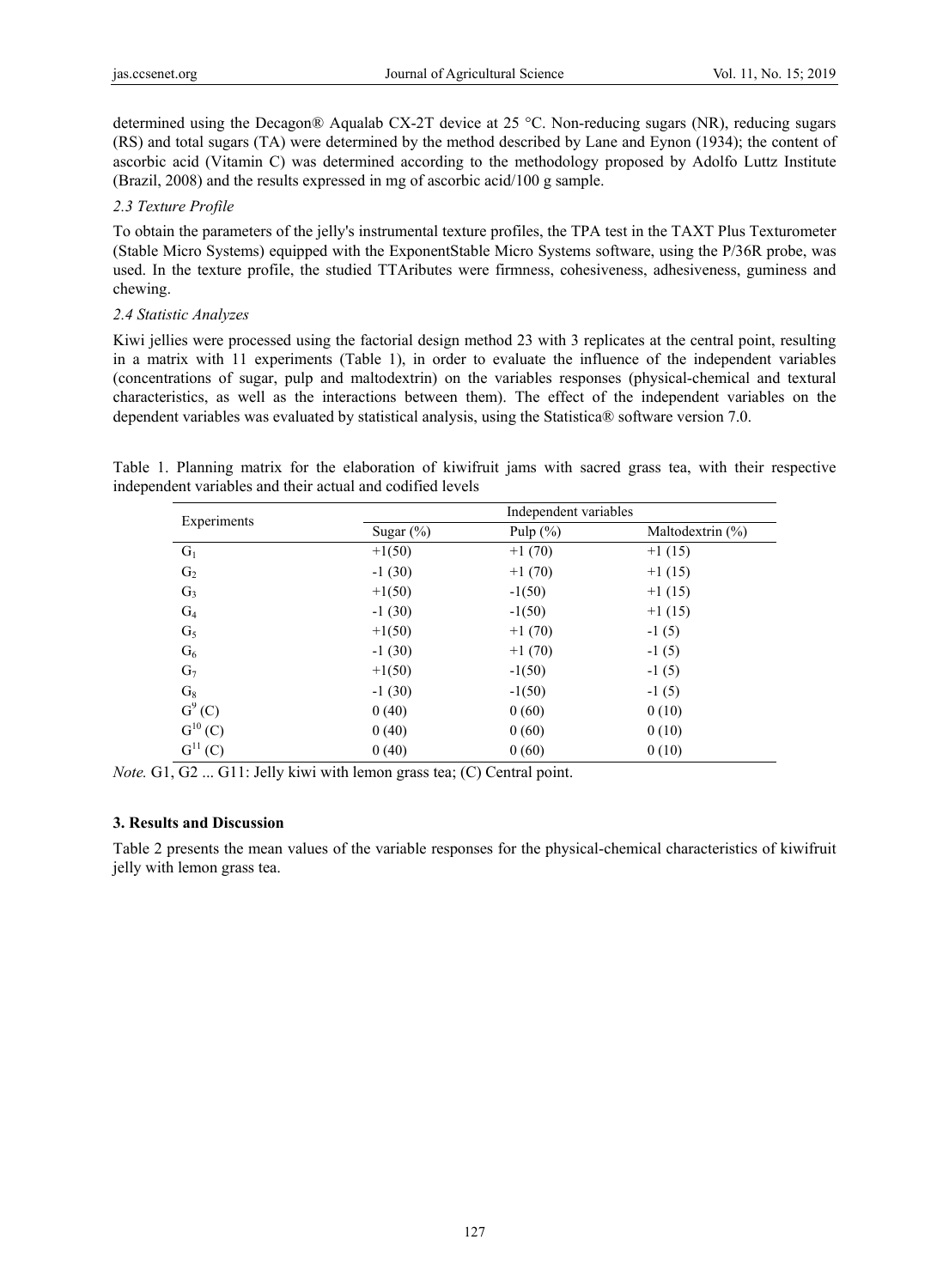| Experiments    | Moisture content $(\%)$ | $a_w$ | TTA (% citric acid) | pH              | SST (°Brix)       | Ratio         | ANR $(%)$              | AR $(\% )$ |
|----------------|-------------------------|-------|---------------------|-----------------|-------------------|---------------|------------------------|------------|
| $G_1$          | 35.45                   | 0.829 | 0.617               | 3.59            | 63.33             | 97.75         | 46.69                  | 36.31      |
| G <sub>2</sub> | 32.55                   | 0.805 | 0.495               | 3.49            | 62.67             | 104.70        | 44.69                  | 34.08      |
| $G_3$          | 35.81                   | 0.822 | 0.682               | 3.47            | 64.33             | 79.74         | 40.57                  | 29.55      |
| $G_4$          | 34.49                   | 0.815 | 0.649               | 3.50            | 68.33             | 105.24        | 38.44                  | 28.95      |
| $G_5$          | 35.11                   | 0.819 | 0.637               | 3.56            | 65.33             | 87.00         | 44.91                  | 35.29      |
| $G_6$          | 33.64                   | 0.818 | 0.540               | 3.57            | 66.33             | 117.31        | 44.17                  | 21.91      |
| G <sub>7</sub> | 36.79                   | 0.857 | 0.862               | 3.53            | 63.33             | 61.91         | 39.69                  | 27.91      |
| $G_8$          | 33.90                   | 0.818 | 0.655               | 3.51            | 64.33             | 105.24        | 40.18                  | 25.80      |
| G <sub>9</sub> | 34.57                   | 0.809 | 0.682               | 3.50            | 72.33             | 98.30         | 39.76                  | 22.15      |
| $G_{10}$       | 34.62                   | 0.809 | 0.696               | 3.49            | 72.67             | 104.38        | 40.31                  | 21.23      |
| $G_{11}$       | 34.34                   | 0.807 | 0.693               | 3.49            | 72.33             | 104.45        | 40.35                  | 21.17      |
|                |                         |       |                     |                 |                   |               |                        |            |
| Experiments    | AT $(\% )$              | ST(%) | Proteins $(\% )$    | Lipidis $(\% )$ | Carbohydrates (%) | Ashes $(\% )$ | Vitamin C <sup>1</sup> |            |
| $G_1$          | 83.00                   | 64.55 | 0.25                | 0.35            | 63.64             | 0.31          | 20.24                  |            |
| G <sub>2</sub> | 79.98                   | 67.45 | 0.23                | 0.29            | 66.61             | 0.32          | 14.04                  |            |
| G <sub>3</sub> | 70.13                   | 64.19 | 0.24                | 0.36            | 63.23             | 0.36          | 18.77                  |            |
| $G_4$          | 66.36                   | 65.51 | 0.20                | 0.29            | 64.71             | 0.31          | 20.03                  |            |
| G <sub>5</sub> | 78.99                   | 64.89 | 0.22                | 0.37            | 63.98             | 0.33          | 17.68                  |            |
| $G_6$          | 76.07                   | 66.36 | 0.24                | 0.28            | 65.56             | 0.29          | 15.54                  |            |
| G <sub>7</sub> | 68.64                   | 63.21 | 0.22                | 0.36            | 62.25             | 0.37          | 20.46                  |            |
| $G_8$          | 65.98                   | 66.10 | 0.24                | 0.25            | 65.32             | 0.29          | 18.05                  |            |
| G <sub>9</sub> | 61.91                   | 65.43 | 0.25                | 0.17            | 64.63             | 0.38          | 17.84                  |            |
| $G_{10}$       | 61.54                   | 65.38 | 0.24                | 0.17            | 64.58             | 0.39          | 17.92                  |            |

Table 2. Results of physical-chemical analysis of kiwifruit jelly with lemon grass tea

Note.<sup>1</sup> Results expressed in mg of ascorbic acid/100 g sample.

The moisture content of kiwifruit jams with lemon grass tea ranged from 32.55 (G2) to 36.79% (G7), lower values of this parameter were observed in the experiments at the lower level (-1) of pulp and maltodextrin. It can also be stated that the values of moisture content obtained are presented according to the quality standard established by the Brazilian legislation (Brazil, 1978), which indicates that the maximum moisture content for fruit jellies should be lower to 38%. In relation to the water activity  $(a_w)$  there was a variation of 0.805 to 0.857, this parameter presented a behavior similar to that observed with respect to the moisture content, in which lower values were observed in samples containing less percentage of pulp.

According to Barros et al. (2019a), reduced values of moisture content and water activity indicate higher stability of the product during storage and foods that have a moisture content of more than 20% and a higher water activity of 0.60 are subject to deterioration processes caused by molds and yeasts.

Titratable total acidity (TFA) values expressed as citric acid ranged from 0.495 (G2) to 0.862% (G7). These percentages are similar to those observed by Oliveira et al. (2019) in achachairu jellies (0.500 to 0.690%) and by Barros et al. (2019a) in pineapple jellies with cinnamon (0.47 to 0.99% citric acid), the authors stated that although the legislation does not indicate the range of TTA suitable for jellies, values lower than 0.3% or higher than 0.8% may cause loss of elasticity of the jelly due to pectin hydrolysis.

The hydrogenation potential (pH) of the samples varied from 3.47 (G3) to 3.59 (G1), the samples were adequate to Brazilian legislation for fruit products (Brazil, 2005), which establishes that the maximum limit for this parameter is 4.5. Teles et al. (2017) when developing graviola jelly with pepper obtained pH values close to the present study (3.69 to 3.93), however, Garcia et al. (2017) stated that the ideal pH range for gel formation to occur is 3.0 to 3.2. While for Bolzan and Pereira (2017), the ideal pH range for gel formation is 3.0 to 3.5.

The jellies presented total soluble solids content (TSS) ranging from 62.67 (G2) to 72.67 °Brix (G10) and are in accordance with the legislation, which establishes a minimum SST content for common 62 °Brix jelly (Brazil, 1978 ). Values similar to those were obtained by Oliveira et al. (2016) in oat-enriched orange jellies (62 to 66 °Brix). High levels of total soluble solids (TSS) associated to low water content and pH are capable of minimizing the development of microorganisms and may favor the formation of crystallization of sucrose, which is responsible for improving the viscosity and texture of the product (Oliveira et al., 2019; Barros et al., 2019a).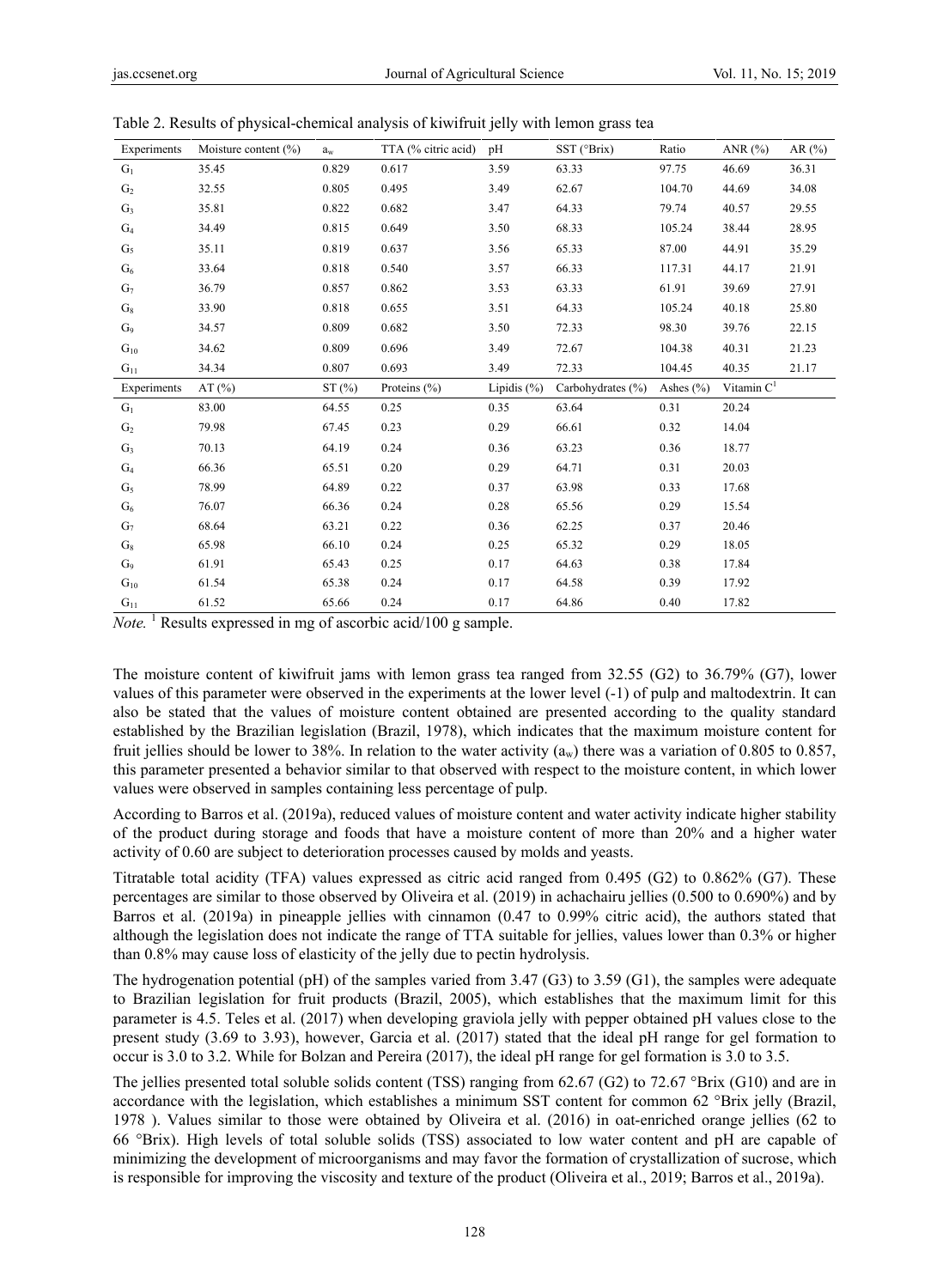Regarding the Ratio parameter, a variation from 61.91 (G7) to 117.31 (G6) was observed, indicating that the G6 sample has a higher degree of sweetness. For, according to Sousa et al. (2018), the Ratio parameter is a technological index used to indicate the relationship between SST and TTA of the product and is able to evaluate the taste of the product, also indicating the degree of sweetness.

The content of reducing sugars varied from 21.17 (G11) to 36.31% (G1) and the non-reducing sugars varied from 38.44 (G4) to 46.69% (G1), as expected, the highest values were verified in the samples with the highest percentage of sugar. The total sugars obtained in the present study presented a variation from 61.52 (G11) to 83% of glucose (G1), values higher than that observed by Martins el al. (2015) in mixed jelly of pineapple peel and peach pulp (44.56%).

In relation to the total solids content, a variation from 63.21 (G7) to 67.45% (G2) was observed, values obtained were directly proportional to the percentage of maltodextrin and kiwi pulp used in the formulations, similar values were obtained by Barros et al. (2019b) in blackberry jelly.

Kiwifruit jams with low-salt tea have low protein values (0.20 to 0.25%) and are slightly lower than those observed by Silva et al. (2018) in sweet orange jelly (0.58 to 0.62%). The jellies also presented low lipid content (0.17 to 0.37%), being slightly higher than that found by Souza et al. (2015) in blackberry jellies (0.09 to 0.15%). Regarding the carbohydrate content, a variation of 62.25 to 66.61% was observed, values similar to those observed by Souza et al. (2018) in umbu jelly and mango (67.29 to 70.03%).

As regards ash content, low values (0.29 to 0.40%) were observed, as verified by Oliveira et al. (2019) in achachairu jelly (0.28 to 0.80%). The vitamin C content (ascorbic acid) ranged from 14.04 to 20.46 mg. This parameter was found to correlate with the percentage of sugar and maltodextrin used. These values are similar to those quantified by Azevedo et al. (2018) in manuring jellies (7.40 to 14.19 mg).

Table 3 presents the mean values of the variable responses for the textural characteristics of kiwifruit jelly with lemon grass tea.

| Experiments    | Firmness $(N)$ | Cohesiveness (N.m) | Adhesiveness (N.m) | Gumminess (N) | Chewiness $(J)$ |
|----------------|----------------|--------------------|--------------------|---------------|-----------------|
| $G_1$          | 0.263          | 0.8404             | 0.285              | 0.2210        | 0.2210          |
| G <sub>2</sub> | 0.228          | 0.8876             | 0.184              | 0.2023        | 0.2024          |
| $G_3$          | 0.216          | 0.8769             | 0.113              | 0.1894        | 0.1894          |
| $G_4$          | 0.247          | 0.8457             | 0.268              | 0.2089        | 0.2089          |
| G <sub>5</sub> | 0.228          | 0.8833             | 0.185              | 0.2036        | 0.2037          |
| $G_6$          | 0.224          | 0.8838             | 0.179              | 0.1979        | 0.1980          |
| G <sub>7</sub> | 0.256          | 0.8332             | 0.302              | 0.2133        | 0.2133          |
| $G_8$          | 0.233          | 0.8594             | 0.229              | 0.2002        | 0.2002          |
| $G_9$          | 0.242          | 0.8527             | 0.251              | 0.2063        | 0.2063          |
| $G_{10}$       | 0.231          | 0.8667             | 0.223              | 0.2002        | 0.2002          |
| $G_{11}$       | 0.234          | 0.8607             | 0.231              | 0.2014        | 0.2014          |

Table 3. Results of the texture profile of kiwifruit jelly with lemon grass tea

It can be seen from Table 3 that the firmness parameter presented a variation from 0.216 to 0.263 N, the highest value obtained for the sample (G1). According to Garrido et al. (2015), firmness is defined as the force required to reach a given deformation, in the context of sensory analysis, represents the force required to compress the food between the molars at the first bite.

With respect to cohesiveness, small variations (0.8404 to 0.8933 N.m) were observed, in which the highest value was verified in sample G5. Besbes et al. (2009), when evaluating the cohesiveness of the date jelly, obtained values ranging from 0.51 to 0.77 N.m. According to Atallah and Morsy (2017), this parameter is often discussed in terms of adhesion forces and is responsible for the deformation occurring in the material prior to rupture, indicating its structural integrity.

The samples presented a variation from 0.113 (G3) to 0.302 N.m (G7) in the adhesiveness parameter, values similar to that obtained by Abid et al. (2018) in pomegranate jellies using different types of gelling agents (0.158 to 0.807 N.m). According to Guiné et al. (2015), adhesiveness is the force required to remove the material adhering to a specific surface and during food intake corresponds to adherence to the lips, mouth and teeth.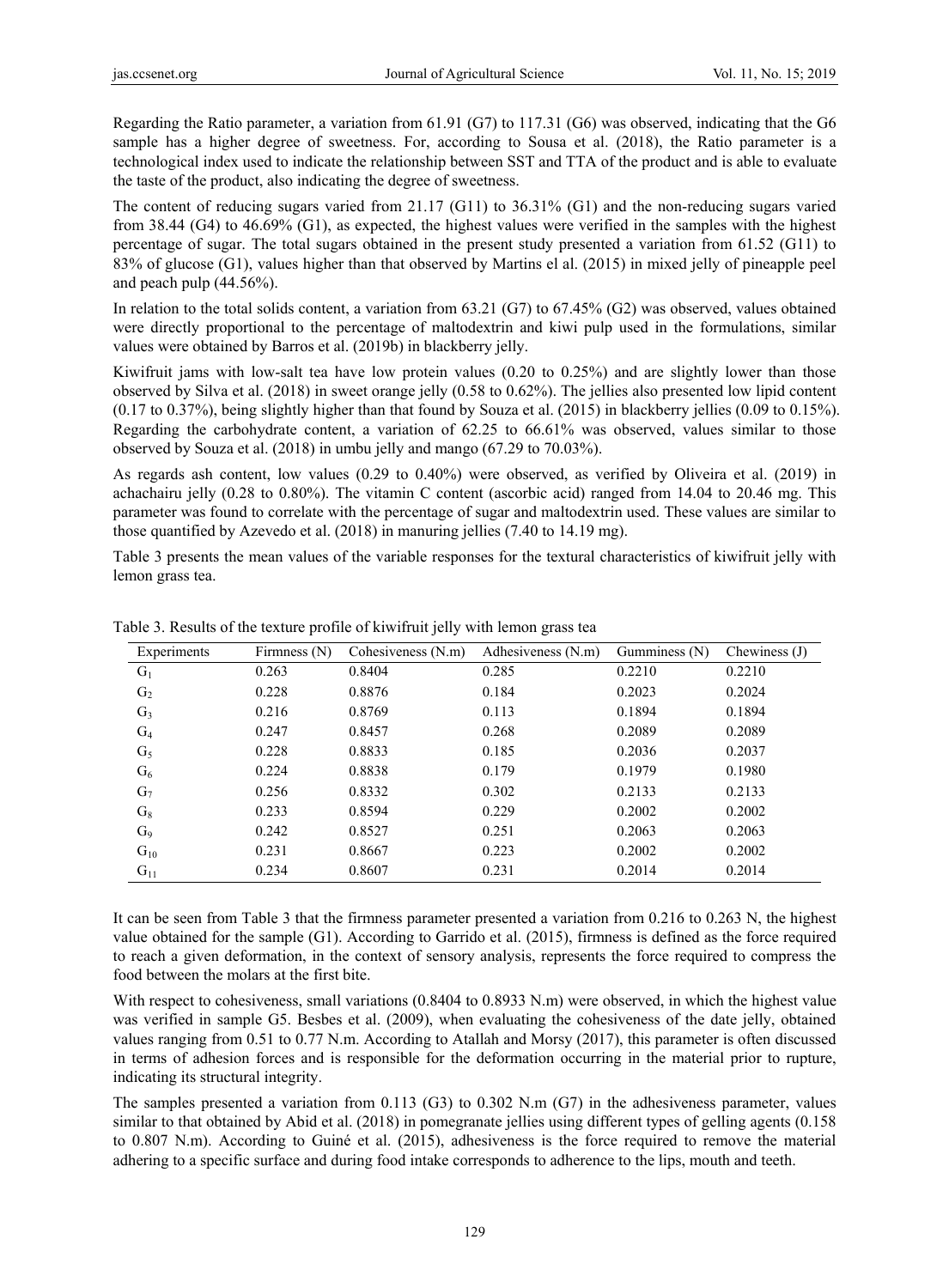The guminess of the jellies varied from 0.189 (G3) to 0.221 N (G1), similar values were observed by Curi et al. (2017) in physalis jellies (0.033 to 0.476 N). For Bolzan and Pereira, (2017), gum is a parameter associated with firmness and cohesiveness, its variation being the reflection of these.

Superior chewability value was obtained in the formulation G1 (0.221 N), similar to that obtained by Curi et al. (2018) in physalis jams with brie cheese (0.08 to 0.58 N). According to Curi et al. (2017) chewability is the parameter that represents the energy needed to chew a solid food to the point of ingestion. Therefore, it can be stated that the G1 sample has greater resistance to chewing when compared to the others.

Several factors can be associated with the variation in texture between kiwifruit jams with lemon grass, such as the percentage of raw materials (sugar, kiwi pulp and maltodextrin) and chemical parameters such as pH, acidity and humidity (Curi et al., 2018).

Table 4 shows the analysis of variance (ANOVA) and the F test with 95% confidence only for the variables that were significant and/or predictive (moisture, vitamin C, total solids and carbohydrates) in the processing of kiwi jelly with tea of lemon grass.

| Source of variation | Quadratic sum | DF             | Average Quadratic | Fcal                               | Ftab         | Fcalculated/Ftabulated | $\mathbb{R}^2$ |
|---------------------|---------------|----------------|-------------------|------------------------------------|--------------|------------------------|----------------|
| Moisture            |               |                |                   |                                    |              |                        |                |
| Regression          | 12.735        | 7              | 1.819             | $39.24$ <sup>(1)</sup>             | $6.16^{(3)}$ | 6.37                   | 98.92          |
| Waste               | 0.1391        | 3              | 0.0463            |                                    |              |                        |                |
| Lack of adjustment  | 0.0922        | 1              | 0.0921            | $3.93^{(2)}$                       | $19^{(4)}$   | 0.21                   |                |
| Pure error          | 0.0469        | $\overline{2}$ | 0.0234            |                                    |              |                        |                |
| Total               | 12.874        | 10             |                   |                                    |              |                        |                |
| Total solids        |               |                |                   |                                    |              |                        |                |
| Regression          | 12.734        | $\tau$         | 1.819             | $39.241^{(1)}$ 6.16 <sup>(3)</sup> |              | 6.37                   | 98.92          |
| Waste               | 0.1391        | 3              | 0.0463            |                                    |              |                        |                |
| Lack of adjustment  | 0.0922        | 1              | 0.0921            | $3.931^{(2)}$                      | $19^{(4)}$   | 0.21                   |                |
| Pure error          | 0.0469        | $\overline{2}$ | 0.0234            |                                    |              |                        |                |
| Total               | 12.874        | 10             |                   |                                    |              |                        |                |
| Carbohydrates       |               |                |                   |                                    |              |                        |                |
| Regression          | 13.890        | $\tau$         | 1.984             | $27.524^{(1)}$                     | $6.16^{(3)}$ | 4.47                   | 99.69          |
| Waste               | 0.2162        | 3              | 0.0721            |                                    |              |                        |                |
| Lack of adjustment  | 0.1718        | 1              | 0.1718            | $7.736^{(2)}$                      | $19^{(4)}$   | 0.41                   |                |
| Pure error          | 0.0443        | $\overline{2}$ | 0.0222            |                                    |              |                        |                |
| Total               | 14.106        | 10             |                   |                                    |              |                        |                |
| Vitamin C           |               |                |                   |                                    |              |                        |                |
| Regression          | 37.575        | $\tau$         | 5.3678            | $119.34^{1}$                       | $6.16^{(3)}$ | 19.373                 | 99.64          |
| Waste               | 0.1349        | 3              | 0.0449            |                                    |              |                        |                |
| Lack of adjustment  | 0.1287        | 1              | 0.1287            | $41.39^{(2)}$                      | $19^{(4)}$   | 2.18                   |                |
| Pure error          | 0.0062        | $\overline{2}$ | 0.0031            |                                    |              |                        |                |
| Total               | 37.709        | 10             |                   |                                    |              |                        |                |

Table 4. Analysis of variance (ANOVA) for moisture, total solids, carbohydrates and vitamin C of kiwifruit jelly with holy grass tea

*Note*. (1) MS Regression/MS Residue; (2) MS No adjustment/MS Pure Error; (3) F95%, 7.3; (4) F95%, 1.2.

From the analysis of the results obtained with respect to the parameters of moisture, vitamin C, total solids and carbohydrates, it was verified that the coefficients of determination were superior to 98%, indicating a better fit to the experimental data. For all the studied parameters, the calculated F was superior to the F tabulated for the regression. The inverse occurred for the lack of adjustment, except for the parameter of vitamin C. These data show the statistical significance of the models.

The individual effects of the independent variables (sugar, pulp and maltodextrin) as well as the interaction between them on the response variables (physical, chemical and textural analysis) presented a statistically significant model (Fc  $\geq$  Ftab). It can be verified in the pareto diagrams (Figure 1) the factors that had the greatest influence on the processing of the jelly.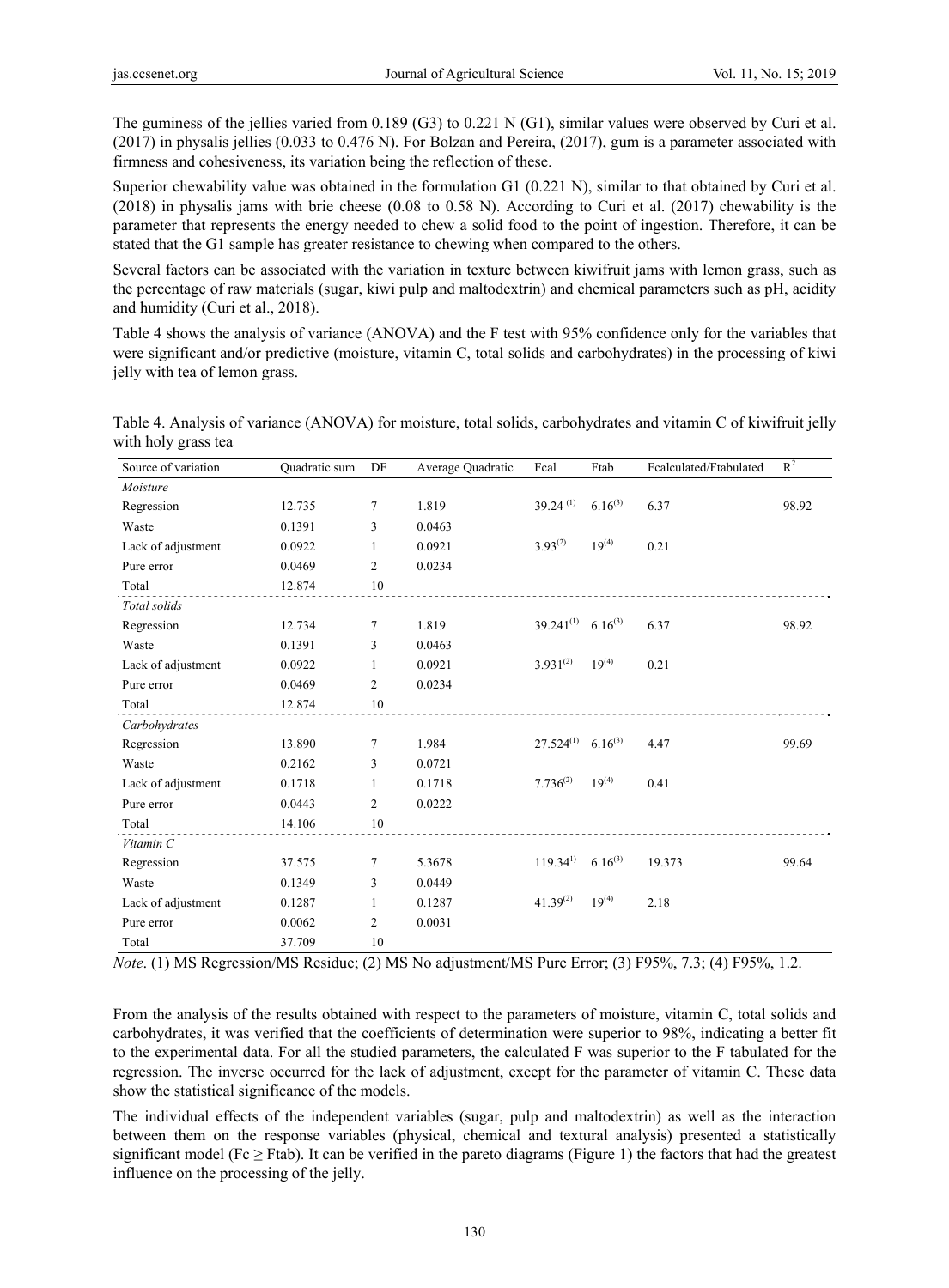



Figure 1. Pareto diagram for influence of sugar, pulp and maltodextrin concentration factors for the parameters: a) Moisture; b) Total solids; c) Carbohydrates; d) Vitamin C



Figure 2. Response surfaces for the parameters of: a) moisture; b) total solids; c) carbohydrates; and d) vitamin C of the kiwifruit jelly with lemon grass, according to the percentages of sugar, pulp and maltodextrin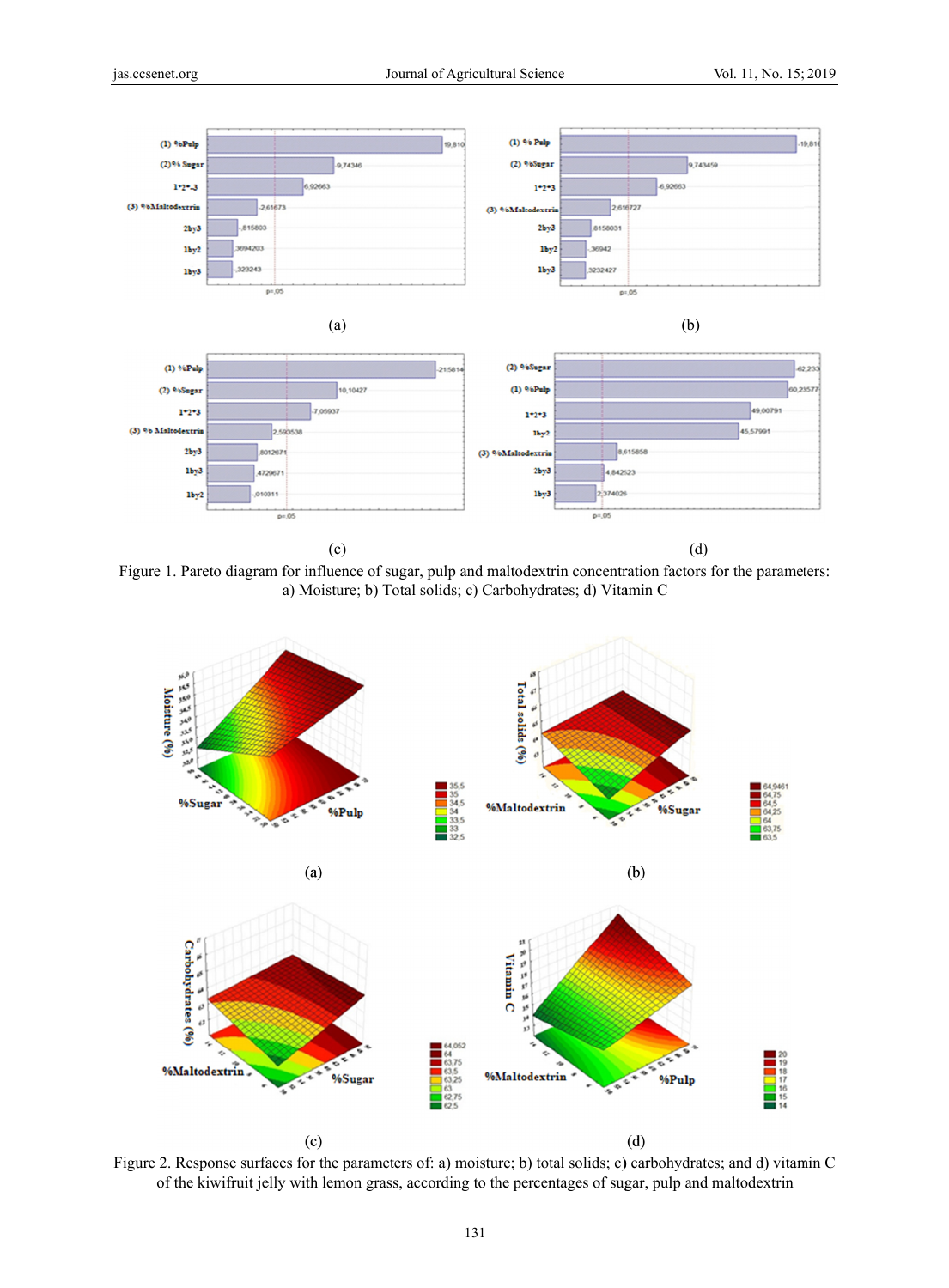From the pareto graphs with a significance level of 95%, it was possible to observe that the percentage of sugar, pulp and the interaction between the percentage of sugar, pulp and maltodextrin were the factors that most influenced significantly the variables responses (moisture, total solids, carbohydrates and vitamin C). It is also verified that the percentage of maltodextrin only showed significant effect for the content of vitamin C.

The response surfaces obtained for the physical and chemical analyzes (response variables) presenting statistically significant models ( $Fc \geq Ftab$ ) are represented in Figure 2.

According to the graphs of the response surfaces, it is possible to infer that as the percentage variables of pulp and maltodextrin increase, parameters of moisture, total solids, carbohydrates and vitamin C tend to grow.

#### **4. Conclusion**

Through the present study, it was verified the viability of the use of kiwi and lemon grass in the elaboration of jelly, which is a product of high nutritional quality. It was verified that all the samples are in agreement with the standards of quality established by the Brazilian legislation, presenting in this way potential of commercialization. The independent variables that most influenced the formulation of the jellies were: percentage of sugar, pulp and the interaction between the percentage of sugar, pulp and maltodextrin. It was verified that the increase in the percentage of pulp and maltodextrin, provided the increase of moisture content, total solids, carbohydrates and vitamin C. The experiment G2 presented the lowest values of moisture and water activity, and higher carbohydrate contents, solids total and cohesiveness, in which it was formulated with the sugar concentration  $(-1)$  and pulp and maltodextrin  $(+1)$ .

#### **References**

- Abid, M., Yaich, H., Hidouri, H., Attia, H., & Ayadi, M. A. (2018). Effect of substituted gelling agents from pomegranate peel on colour,textural and sensory properties of pomegranate jam. *Food Chemistry, 239*, 1047-1054. https://doi.org/10.1016/j.foodchem.2017.07.006
- Atallah, A. A., & Morsy, K. M. (2017). Effect of Incorporating Royal Jelly and Bee Pollen Grains on Texture and Microstructure Profile of Probiotic Yoghurt. *Journal of Food Processing and Technology, 8*(9), 1-4.
- Azevedo, L. M. F., Lucena, E. M. P., Bonilla, O. H., Silveira, M. R. S., & Silva Júnior, A. (2018). Physical, chemical, microbiological and sensory carachterization of Manipuça jellies for municipal school meals of Fortaleza-CE. *Brazilian Journal of Fruit Growing, 40*(1), 1-7. https://doi.org/10.1590/0100-29452018728
- Barros, S. L., Santos, N. C., Almeida, R. L. J., Nascimento, A. P. S., & Silva, V. M. A. (2019). Quality parameters in blackberries jellies (*Rubus* sp.). *Food Hygiene, 33*, 1487-1492.
- Barrosa, S. L., Silva, W. P., Figueiredo, R. M. F., Araujo, T. J., Santos, N. C., & Gomes, J. P. G. (2019). Effect of the addition of different types of sugar on the quality of jelly made with pineapple and cinnamon. Magazine *Principia, 45*, 1-8.
- Besbes, S., Drira, L., Blecker, C., Deroanne, C., & Ttaia, H. (2009). Adding value to hard date (*Phoenix dactylifera* L.): Compositional, functional and sensory characteristics of date jam. *Food Chemistry, 112*(2), 406-411. https://doi.org/10.1016/j.foodchem.2008.05.093
- Bligh, E. G., & Dyer, W. J. (1959). A rapid method of total lipid and purifi cation. *Canadian Journal of Biochemistry Physiology, 37*(1), 911-917. https://doi.org/10.1139/y59-099
- Bolzan, A. B., & Pereira, E. A. (2017). Elaboração e caracterização de doce cremoso de caqui com adição de sementes da araucária. *Brazilian Journal of Food Technology, 20*, 1-11. https://doi.org/10.1590/ 1981-6723.6116
- Brazil, Adolfo Lutz Institute. (2008). *Physical-chemical methods for food analysis* (4th ed., Vol. 1, p. 1020). São Paulo: Adolfo Lutz Institute.
- Brazil, Ministry of Health, Health Surveillance Secretariat. (1978). *Defines terms on fruit jelly*. Official Journal of the Federative Republic of Brazil, Brasília.
- Brazil, Ministry of Health, National Health Surveillance Agency. (2005). Technical regulation for vegetable products, fruit products and edible mushrooms. *Resolution of the Collegiate Board of Directors* (No. 27). Official Gazette of the Federative Republic of Brazil, Brasília.
- Cardoso, M., Seabra, T. T. P., & Souza, E. B. (2017). Dextrose, Maltodextrin and Waxy Maize: Main differences in composition, mechanism of action and recommendations for sports performance. *UniFOA Notebooks, 33*, 101-109.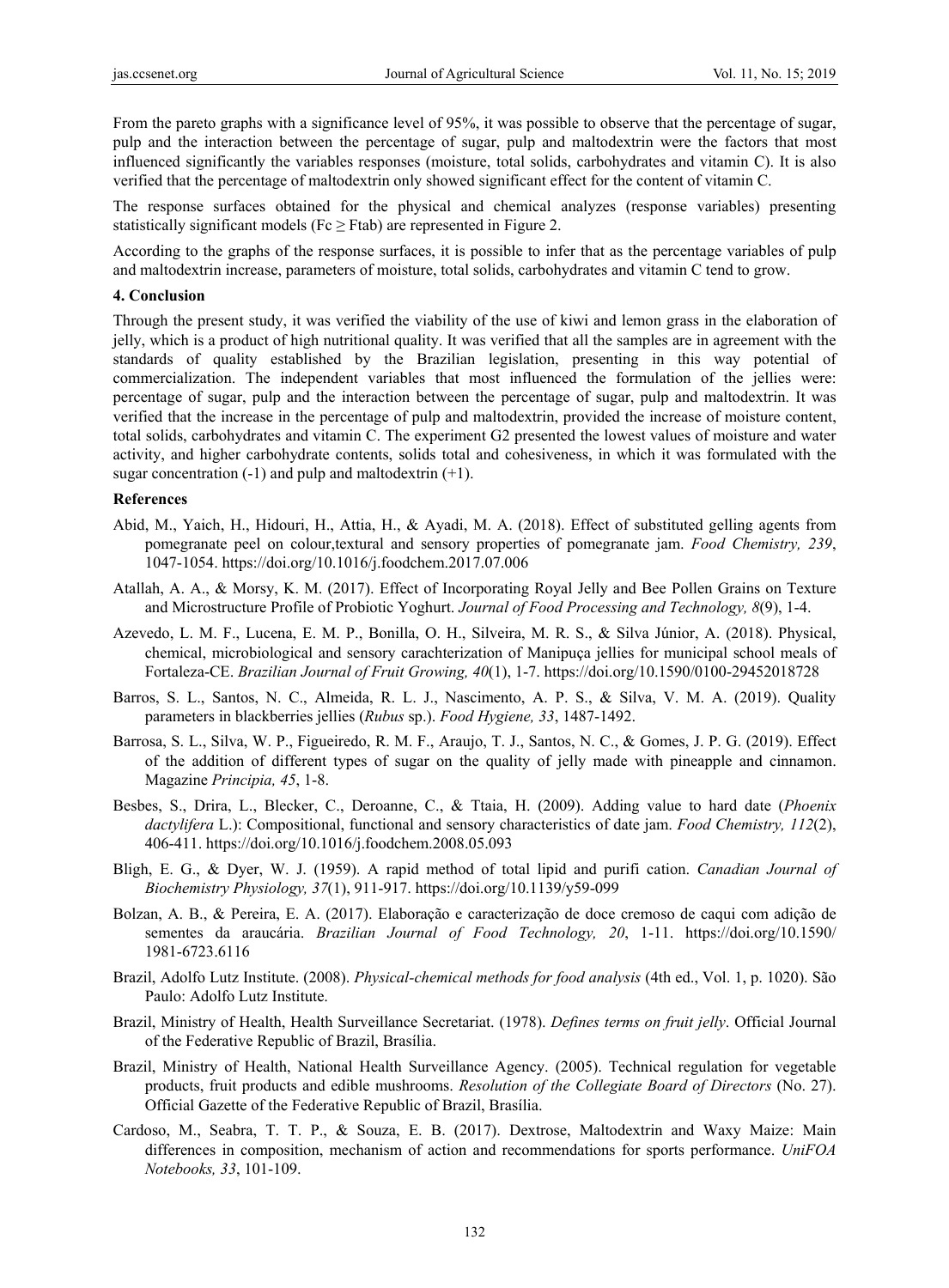- Carmo, E. L., Fernandes, R. V. B., & Borges, S. V. (2015). Microencapsulação por spray drying, novos biopolímeros e aplicações na tecnologia de alimentos. *Journal of Chemical Engineering and Chemistry, 1*(2), 30-44. https://doi.org/10.18540/2446941601022015030
- Curi, P. N., Carvalho, C. S., Salgado, D. L., Pio, R., Paqual, M., Souza, F. B. M., & Souza, V. R. (2017). Influence of different types of sugars in physalis jellies. *Food and Science Technology, 37*(3), 349-355. https://doi.org/10.1590/1678-457x.08816
- Curi, P. N., Carvalho, C. S., Salgado, D. L., Pio, R., Silva, D. F., Pinheiro, A. C. M., & Souza, V. R. (2017). Characterization of different native American physalis species and evaluation of their processing potential as jelly in combination with brie-type cheese. *Food Science and Technology, 38*(1), 112-119. https://doi.org/10.1590/1678-457x.01317
- FAO (Food and Agriculture Organization of the United Nations). (2003). Food Energy: Methods of Analysis and Conversion Factors. *Report of a Technical Workshop* (Food and Nutrition Paper Volume 77). FAO: Rome, Italy.
- Freitas, E. F. M., Lopes, L. L., Alves, S. M. F., & Campos, A. J. (2019). Effect of maltodextrin on the atomized 'Pearl' pineapple pulp juice. *Journal of Agricultural Sciences, 42*(1), 275-282. https://doi.org/10.19084/ RCA18056
- Garcia, L. G. C., Guimarães, W. F., Rodovalho, E. C., Peres, N. R. A. A., Becker, F. S., & Damiani, C. (2017). Buriti jelly (*Mauritia flexuosa*): Adding value to the fruits of the Brazilian cerrado. *Brazilian Journal of Food Technology, 20*, 1-5. https://doi.org/10.1590/1981-6723.4316
- Garrido, J. I., Lozano, J. E., & Genovese, D. B. (2015). Effect of formulation variables on rheology, texture, colour, andacceptability of apple jelly: Modelling and optimization J.I. *Food Science and Technology, 62*(1), 325-332. https://doi.org/10.1016/j.lwt.2014.07.010
- Guiné, R. P. F., Correia, P. M. R., & Correia, A. C. (2015). Comparative evaluation of Portuguese goat and sheep cheeses. *Millenium, 49*, 111-130. https://doi.org/10.29352/mill0201.04.00037
- Lane, J. H., & Eynon, L. (1934). *Determination of reducing sugars by Felhling's solution with methylene blue indicador* (p. 8). Normam Rodge.
- Lyu, X., Peng, X., Wang, S., Yang, B., Wang, X., Yang, H., … Xia, X. (2018). Quality and consumer acceptance of radio frequency and traditional heat pasteurised kiwi puree during storage. *International Journal of Food Science and Technology, 53*, 209-218. https://doi.org/10.1111/ijfs.13575
- Martins, J. J. A., Oliveira, E. N. A., Rocha, A. P. T., & Santos, D. C. (2015). Stability of cashew jellies during storage under environmental conditions. *Comunicata Scientiae, 6*(2), 164-173.
- Morán, F. E., Marco, E. N., Escrich, A., Barbé, S., & López, M. M. (2018). Biodiversity and Biogeography of Three Pseudomonas syringae Pathovars which Affect Kiwi Fruit Cultivation. *Journal Online Biodiversity, 1*(1), 1-3.
- Oliveira, C. F. D., Pinto, E. G., Tomé, A. C., Quintana, R. C., & Dias, B. F. (2016). Development and characterization of orange jelly enriched with oats. *Journal of Neotropical Agriculture, 3*(3), 20-23. https://doi.org/10.32404/rean.v3i3.1203
- Oliveira, E. N. A., Santos, D. C., Rocha, A. P. T., & Gomes, J. P. (2014). Development, characterization and stability of traditional umbu-cajá jelly. *Brazilian Journal of Fruit Growing, 36*(3), 640-651.
- Oliveira, K. D. C., Silva, S. S., Loss, R. A., & Guedes, S. E. F. (2019). Sensory and physical-chemical analysis of achachairu jelly (*Garcinia humillis*). *Food and Nutritional Safety, 26*, 1-10. https://doi.org/10.20396/ san.v26i0.8653566
- Silva, V. M., Campos, R. P., Borsato, A. V., Candido, C. J, & Donadon, J.R. (2018). Bocaiuva jelly: Preparation, physicochemical and sensory evaluation. *Brazilian Journal of Fruit Growing, 40*(5), 1-9.
- Silva, V. M., Campos, R. P., Borsato, A. V., Candido, C. J., & Donadon, J. R. (2018). Bocaiuva jelly: Preparation, physicochemical and sensory evaluation. *Brazilian Journal of Fruit Growing, 40*(5), 1-9. https://doi.org/10.1590/0100-29452018846
- Sousa, K. S. M., Figueirêdo, R. M. F., Queiroz, A. J. M., & Fernandes, T. K. S. (2015). Production and characterization of powdered atom pulp. *Brazilian Journal of Fruit Culture Jaboticabal, 37*(3), 718-728. https://doi.org/10.1590/0100-2945-135/14